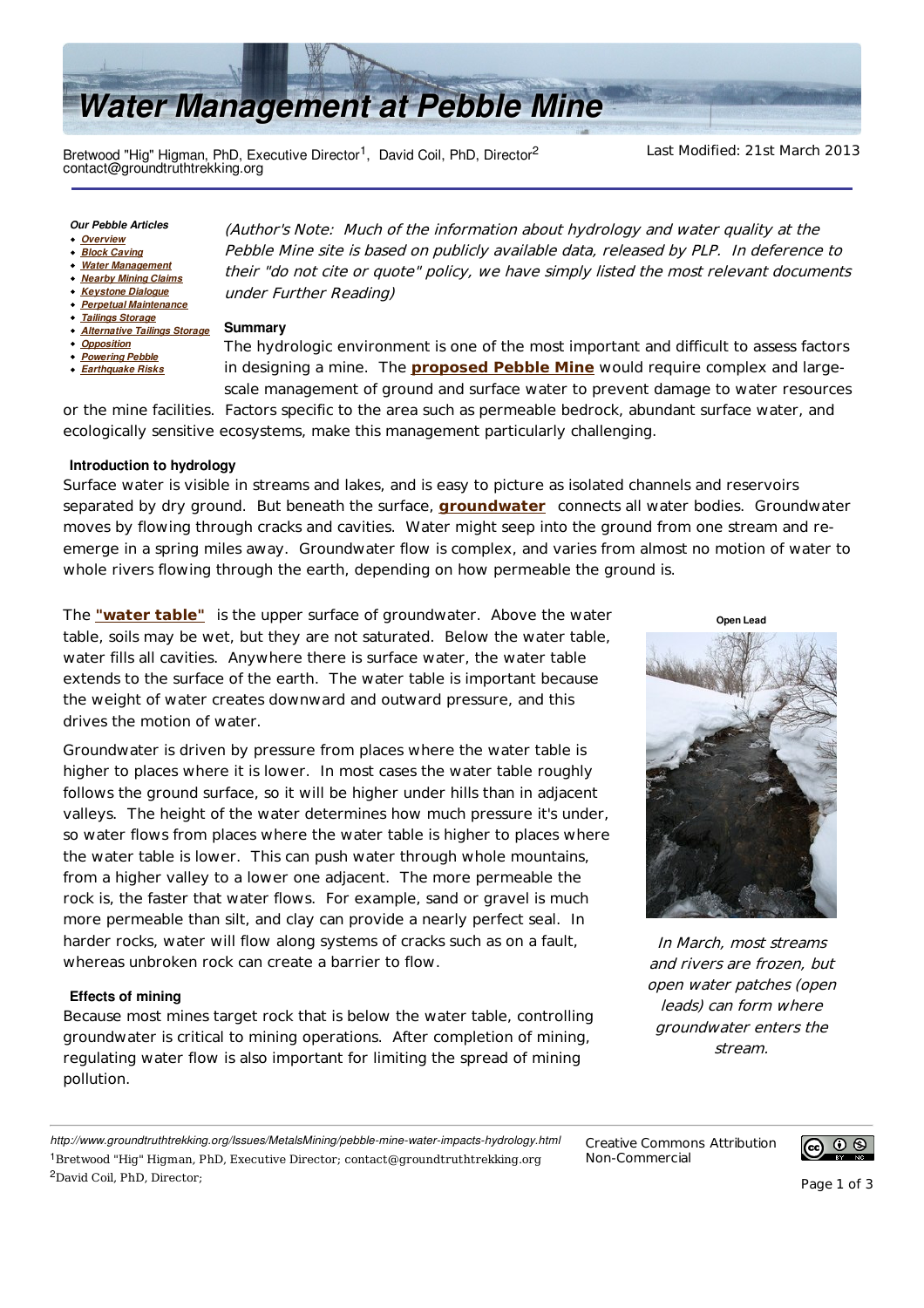In any mine that is below the water table, water will have to be continuously pumped from the mine and/or surrounding rock to prevent flooding. This lowers the water table, and causes groundwater to flow toward the mine. Large mines can pump massive amounts of water, for example the **proposed Pebble Mine** would pump **35 billion gallons per year** . Sealing the rock using chemical grouts that reduce permeability can reduce the amount of pumping needed.

Mines also change water flow by raising the water table where **tailings** dams or other facilities impound surface water, since the water table is continuous with surface water. For a large dam this can mean that the water table at the dam has been raised hundreds of feet relative to the pre-mining arrangement. The resulting pressure gradient can push water faster or in different directions than in the pre-mining state. Potentially contaminated groundwater will flow away from such a facility, and controlling where it goes can be very difficult, especially for large facilities like those that would be needed at Pebble.

## **Groundwater flow near Pebble**

This map shows evidence of groundwater flow in the area near the Pebble Mine prospect. The red outline shows one version of the proposed pit. Circles show major springs, dark blue shows major sections of water that remain open through the winter, and lighter blue shows more intermittently open water. Both are indications of groundwater upwelling. Several photos are marked by blue pins (click to see the photo.)

## Water at Pebble: existing status, ecology, and potential impacts

The rivers and lakes in and downstream of the **proposed Pebble Mine** are virtually uncontaminated by human activity as well as being naturally low in acid and heavy metals. The ecology of the area reflects this, with diverse insects and microorganisms feeding large, abundant, and diverse populations of fish. Mammals and birds rely on the rich freshwater ecosystem, particularly on the huge salmon runs. Because these waters are so rich, even levels of metals and acid that might occur naturally in some areas would damage this ecosystem.

*http://www.groundtruthtrekking.org/Issues/MetalsMining/pebble-mine-water-impacts-hydrology.html* Creative Commons Attribution

Non-Commercial